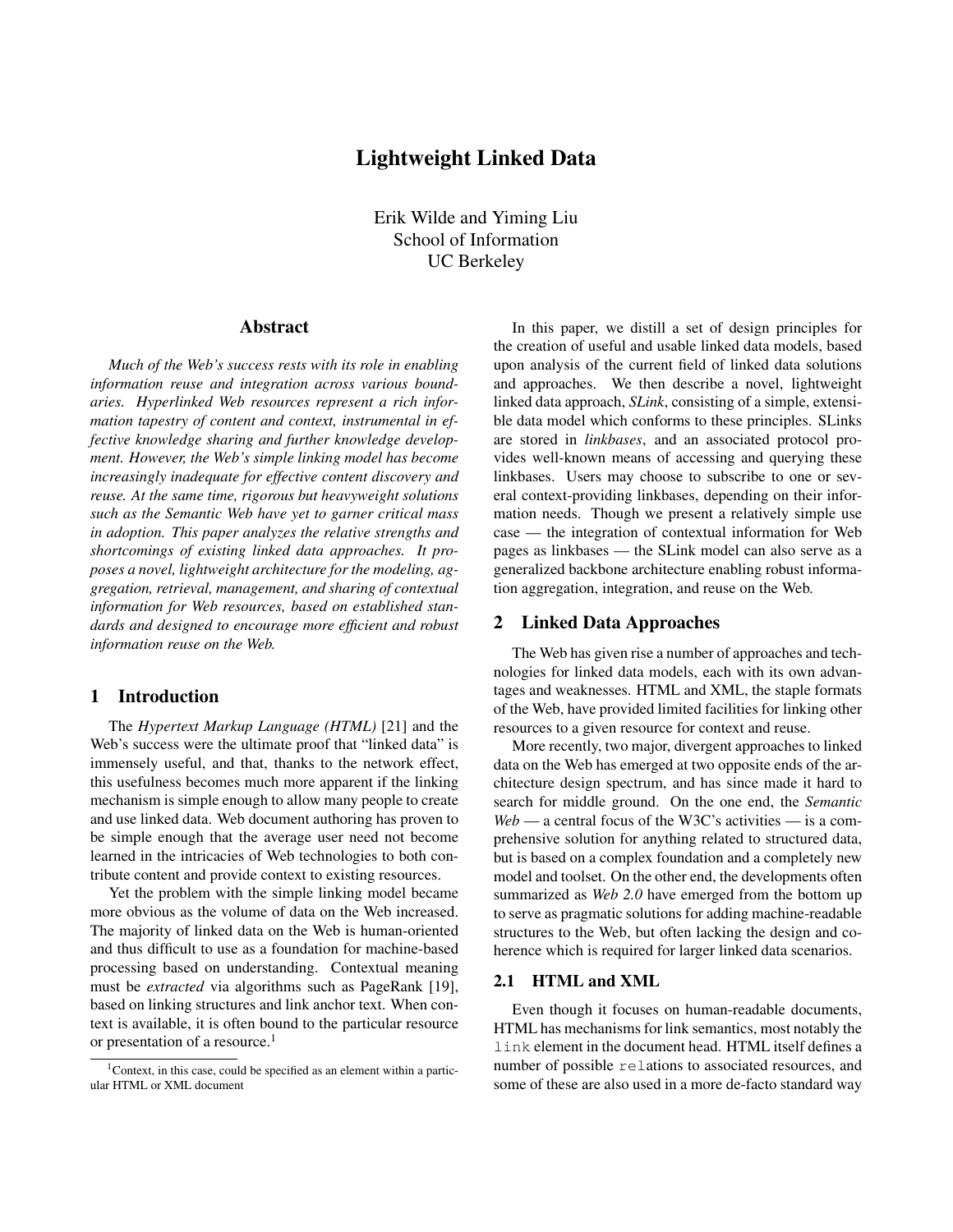to detect certain common resource types.<sup>2</sup> HTML also defines structural links between Web resources, though few Web sites and browsers expose this information natively. This is still a very simplistic linking model, expressing a one-way linkage between a given resource and some contextual resource or association. Link information is exclusively controlled by the author or publisher of the HTML document, and is bound to the specific document that contains it.

When the *Extensible Markup Language (XML)* [\[5\]](#page-5-0) was introduced, XML's success as a format for machinereadable data on the Web quickly became apparent. Originally intended as a presentation-neutral format for humanreadable documents, XML was accompanied by the *XML Linking Language (XLink)* [\[7\]](#page-5-0), which was mainly designed from a hypermedia point of view. XLink's lack of success can be attributed to a number of reasons, likely candidates are the markup design, the lack of a well-defined data model, the lack of standardized protocols for retrieving links, the focus on hypermedia issues, and the lack of coordination with other standardization efforts.

## 2.2 Current approaches

The *Semantic Web* [\[2\]](#page-5-0) proposes layers of semantic information on top of the Web. Technically, these layers have little in common with the Web apart from the fact that the concept of a *Uniform Resource Identifier (URI)* [\[1\]](#page-5-0) is used for identifying resources. The data model of the Semantic Web is the *Resource Description Framework (RDF)* [\[14\]](#page-5-0), which is different from the Web's tree based data models.

In terms of expressiveness, the Semantic Web model is quite powerful, so there almost never is a problem with a lack of expressiveness of Semantic Web technologies. The biggest problem in terms of practical applicability is the fact that Semantic Web applications require a complete new toolset for working with them at the model level. Established Web technologies do not work well on RDF graph structures, and storing and querying it requires RDF stores and the specialized query language *SPARQL* [\[20\]](#page-5-0). The search for the *killer app* that will turn the Semantic Web into technology mainstream is still ongoing.

Contrasting the top-down development of Semantic Web technologies, the *Web 2.0* landscape focuses on developing technologies based on concrete demands, and often produces ad-hoc implementations which can be incorporated in browsers through scripting or as plug-ins. One of these developments are *microformats* [\[13\]](#page-5-0), which evolved out of the the practical need to semantically mark up structures in Web documents. HTML contains some "semantic elements,"<sup>3</sup> but their semantics and syntax are not well-defined, and

their use is too undisciplined to be useful for automated tasks such as the extraction of address data from a Web page.

Another Web 2.0 concept is *tagging* [\[10\]](#page-5-0). Tagging annotates a resource (for example, a Web page or an image) with some tag, which simply is a term chosen by a user. Tagging is often described as putting Web resources into context (for one user, by just looking at his tags, and for all users, by datamining the tag space).

However, tags simply create a loose association of resources (all the resources sharing a tag), whereas links have more expressive power. Links can be *typed*, and the resources participating in a link can play *roles* in the context of a link. There can be a link which represents all resources belonging to a compound document, and another one aggregating all the home pages of students taking a course. Similarly, for a resource role within a link, there may be one resource that is playing the role of the starting page, whereas another one is playing the role of the glossary. Representing these kinds of structures in tags leads to the use of "structured tags" and ad hoc rules for using these, which basically indicates that a solution other than tags would be appropriate.

The core of the problem with most Web 2.0 developments, including these 'linking models', is similar: they are insufficiently designed and specified for efficient resource discovery, reuse, and integration. In the case of microformats, for example, a search engine such as Google must crawl the entirety of the Web to discover microformat resources scattered therein. The semantics problems surrounding tagging are well-known [\[15\]](#page-5-0), and its selling point — the lack of structure — also constitutes its weakness. The lack of standard interfaces for Web 2.0 services and the specificity of those interfaces to particular services contributes to the fragility of models for information integration and reuse on the Web, such as within Web *mashups*.

# 3 The Plain Web

There is some middle ground which could support many of the scenarios requiring the association of Web resources, without introducing the complexity of an entire new layer of technologies, and without incurring the costs of unreliability and inefficiency. This approach is based on the idea of the *Plain Web* [\[24\]](#page-5-0) and is based on simple standard Web technologies.

#### 3.1 The Argument for Simplicity

A well-known example for the rather high price of complexity is *XML Schema* [\[22\]](#page-5-0). While the XML structures described by that language can be accessed using XML tools, there is no standard for how the model of a schema itself can be accessed. As a consequence, schemas are opaque

<sup>2</sup>rel="alternate" type="application/atom+xml", for example, is usually interpreted as referring to feeds for the HTML page.

<sup>3</sup>Examples for these are address, acronym, or cite.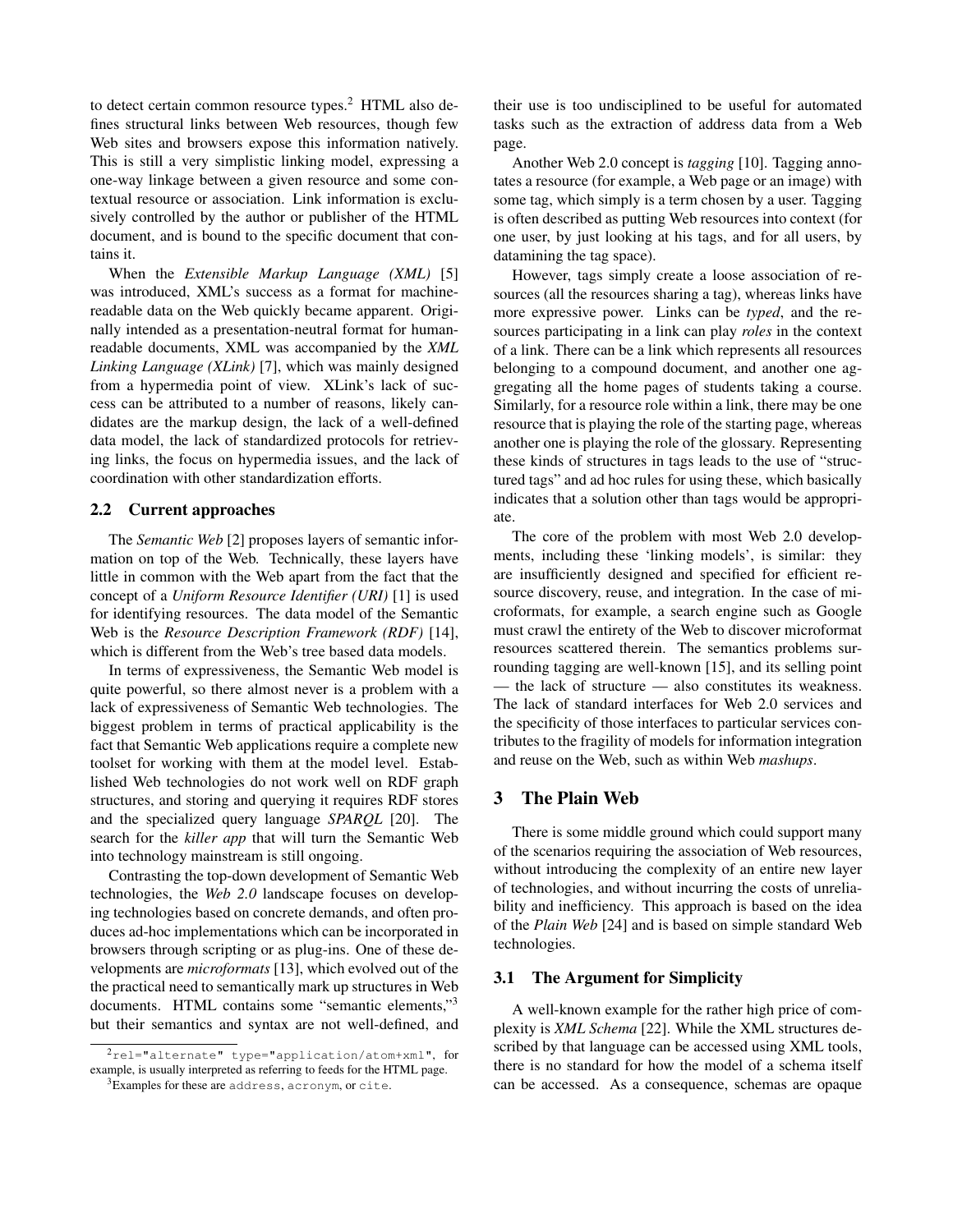<span id="page-2-0"></span>for Web technologies, and only few of the language's various features are used by most schemas [\[4\]](#page-5-0). There have been some experiments to make the XML Schema model more accessible [\[23\]](#page-5-0), but the current revision of the language [\[9\]](#page-5-0) adds more features to the language, instead of making it simpler and more open to the Web itself.

The 80/20 principle is quoted frequently, stating that for 20% of the cost of solving a problem, 80% of the use cases can be addressed. Both Semantic Web and XML Schema are attempting to be 100% solutions, which influences the solutions, the tools required to implement the solutions, and the skills required to use these tools. The Web's earlier technologies were much more inspired by the 80/20 model (HTML and CSS are excellent examples for that).

A W3C TAG Finding [\[3\]](#page-5-0) states: "When designing computer systems, one is often faced with a choice between using a more or less powerful language for publishing information, for expressing constraints, or for solving some problem. [...] The 'Rule of Least Power' suggests choosing the least powerful language suitable for a given purpose." RDF/OWL is then recommended, based on a comparison with imperative languages. It could be argued that being declarative alone is not sufficient to satisfy the "rule of least power," and that the same rigor of choosing the least powerful language that is suitable for a given purpose should also be applied to various ways of how powerful declarative languages are.

### 3.2 Surface vs Deep Models

Making resources on the Web more connected is one of the big challenges on the Web. As an example, increasingly, companies see their IT infrastructures moving away from the more classical top-down centralized design, towards a structure that very much resembles the Web itself — growing organically, loosely coupled, decentralized, heterogeneous, and thus in need of linking all of this together.

Recently, *Enterprise 2.0* has been coined as a term to introduce more Web 2.0 concepts into the world of enterprise IT infrastructures. Enterprise 2.0 not only emphasizes the value of social information in the enterprise, it also is an answer to former more heavyweight approaches to knowledge management, which often did not live up to their expectations [\[6\]](#page-5-0).

The question is how this vision should be implemented. So far, adoption of Semantic Web technologies within enterprises has been poor. One of the questions is whether such a heavyweight approach is required. Looking into the requirements of any approach involving semantics, the question is how many of the real-life scenarios require *controlled vocabularies*, *taxonomies*, *thesauri*, or *ontologies*. Following the Rule of Least Power, It would be better to only reserve such complexity to those schemes which really require, for example, the full expressiveness of an ontology.

Even if IT systems sometimes will be based on very sophisticated classification schemes, which would allow very sophisticated reasoning based on ontologies, there should be a simple format, accessible to basic Web technologies, which would at least express the surface of such a model. Users of that simplified model might not be able to explore and use the model in depth, but they would still gain access to the essential information, such as which resources are connected based on certain concepts.<sup>4</sup>

# 4 Designing Lightweight Linked Data

The idea of lightweight linked data is to represent links (the essence of linked data) in a format which is easily accessible with basic XML technologies. Such a format cannot replace sophisticated semantic frameworks such as the Semantic Web, but it can be used to represent the surface of the Semantic Web (simply ignoring its depth), and for simple scenarios not requiring the depth and complexity of a more sophisticated framework, such a link format is sufficient.

Several existing or proposed link formats are currently available as reference points, specifically *XLink* [\[7\]](#page-5-0), *METS* [\[8\]](#page-5-0), *DIDL* [\[12\]](#page-5-0), and the recently published draft of the *Open Archives Initiative Object Reuse and Exchange (OAI-ORE)* [\[18\]](#page-5-0). While all of these formats have specific features introduced for the intended application area, it is possible to distill a "core" of structural link features:

- *Link Types:* Can links be typed, and if so, what is the classification scheme for these types?
- *Resource Types:* Can resources participating in a link be typed, and if so, what is the classification scheme for these types?
- *Resource Roles:* Can resources participating in a link play roles in the context of that link, and if so, what is the classification scheme for these types? Is it possible to play multiple roles?
- *Substructures:* Is the link a flat collection of resources, or is there a hierarchical concept? If so, is it recursive or is the number of levels limited?
- *Connections:* Is it possible to explicitly connect a link's resources? If so, what are the identifiers of a connection, resources themselves, resources types, resource roles, some combination of these, or some different identification? Can connections be typed, and if so, what is the classification scheme for these types?

<sup>4</sup>What would be invisible to these users would be the fact that some concept is a specialization of another one, and that because of this connection, more conclusions could be drawn from the resource associations.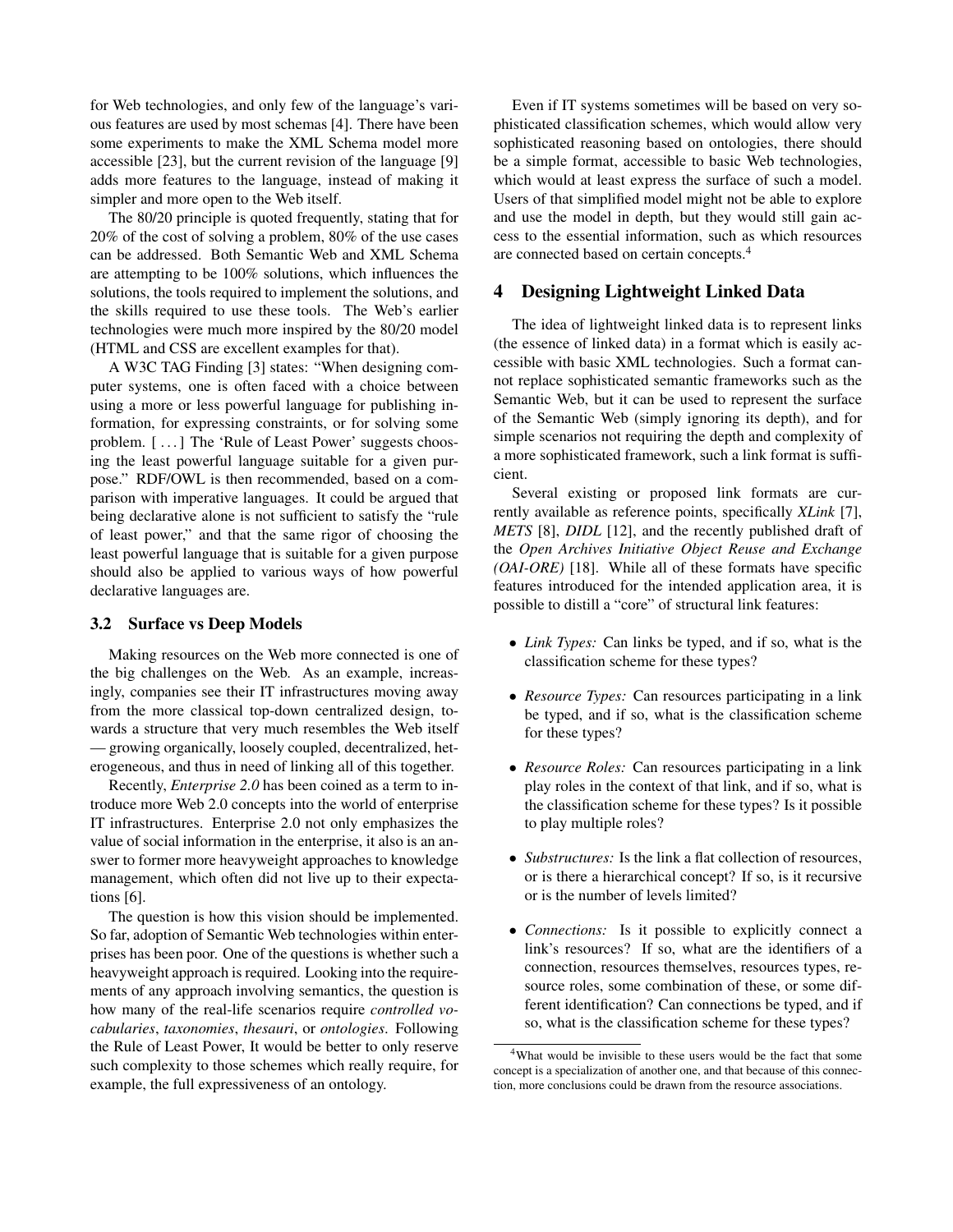- <span id="page-3-0"></span>• *Traversal:* Is it possible to add information to the link and/or to connections which is specific for link traversal? If so, is there any specific information that controls or augments traversal through additional annotations?
- *Conditionality:* Is it possible to have links that are configured differently based on some external context? If so, what are the link structures that can be controlled by that feature?

This core is the starting point for the design of an XMLbased link format which is applicable to a variety of Web technologies. While the Semantic Web may still find its "killer app" and take off eventually, a more lightweight sibling, focusing on the very core of linked data, the connections between Web resources, might even help it, serving as an easy entry point and an accessible and usable surface view of the Semantic Web.

Looking at the lessons learned from previous link formats, the Semantic Web, and Web 2.0, the following issues should be guiding such a development of a lightweight approach to linking data on the Web:

- *Separation of Model and Syntax:* There should be an abstract model of how links are structured, and there should be a normative syntax for that model. Layered technologies should build on the model, not the syntax.
- *Based on simple Web Technologies:* It should be possible to fully process the syntax and construct the modellevel structures using basic Web technologies.
- *Simplicity over Completeness:* Being explicitly designed as a lightweight format, the 80/20 rule should be used to eliminate all features which are not considered essential.
- *Extensibility:* For applications requiring more than just the basic features supported by the format itself, there have to be clear extensibility guidelines for a welldefined interpretation of all links.

In conjunction with such a lightweight format, there also should be a protocol for interacting with this data if it is managed as standalone data. While the detailed description of this protocol is beyond the scope of this paper, we believe that Atom [\[16\]](#page-5-0) and the *Atom Publishing Protocol (AtomPub)* [\[11\]](#page-5-0) are ideal candidates for such a protocol for interacting with collections of lightweight links.

# 5 Simple Links

Based on the design considerations described in Section [4,](#page-2-0) we have defined a lightweight model for linked data on the Web. Its data model is described in Section 5.1, and

the protocol for accessing collections of links (which we call *linkbases*) is described in Section [5.2.](#page-4-0) Since one main design goal is to create a lightweight model that is accessible by standard XML technologies, the links are called *Simple Links (SLinks)*, and the access protocol is called the *Simple Link Access Protocol (SLAP)*. Section [5.3](#page-4-0) describes the processing model for clients, briefly outlining how clients can use SLink data and the access protocol to retrieve context information for Web resources.

### 5.1 Simple Link Model

Our link data model is simple, and even takes simplicity a step further than XLink. The important difference to XLink is that our link model also supports *link schemas* and *link views*. A link schema is a set of constraints that can be used to describe a collection of links. A link view is set of navigable paths between link resources which can be applied to a link collection described by a link view. There can be more than one view for a collection.

```
<slink type="person" slink-namespace="...">
<resource href="tag:..." role="identity"/>
<resource href="http://..." role="homepage"/>
<resource href="http://..." role="school"/>
<resource href="http://..." role="course"/>
<resource href="http://..." role="course"/>
</slink>
```
# **Figure 1. SLink Example**

A *Simple Link (SLink)* (shown in Figure 1) identifies a set of resources by URI which are participating in the link. The link can be identified by a type, which may be described and associated with a link schema. Each resource participating in the link may have a role, which describe the role that the resource plays in the context of that link.

As a special case, a resource may be an SLink, in which case the SLink in effect becomes a nested structure. There are no special mechanisms in the data model to support nested links, but the data model allows them,<sup>5</sup> and the processing model (described in Section [5.3\)](#page-4-0) describes how SLinks must be processed to correctly handle nested links. Because nested links make processing harder, linkbase providers can make explicit whether links might be nested or not. This can be done in a link schema, which generally describes constraints for a collection of links. Figure [2](#page-4-0) shows a schema for the link shown in Figure 1, which defines the cardinality constraints for role occurrences within a link (default values for minimum and maximum are 0 and unbounded).

An *SLink Schema* describes constraints for one or more link types. Constraints can be defined in a variety of ways,

<sup>5</sup>Nested links can simply be pointed to as resources, optionally the resource element may contain an attribute signalling that a resource is a nested link.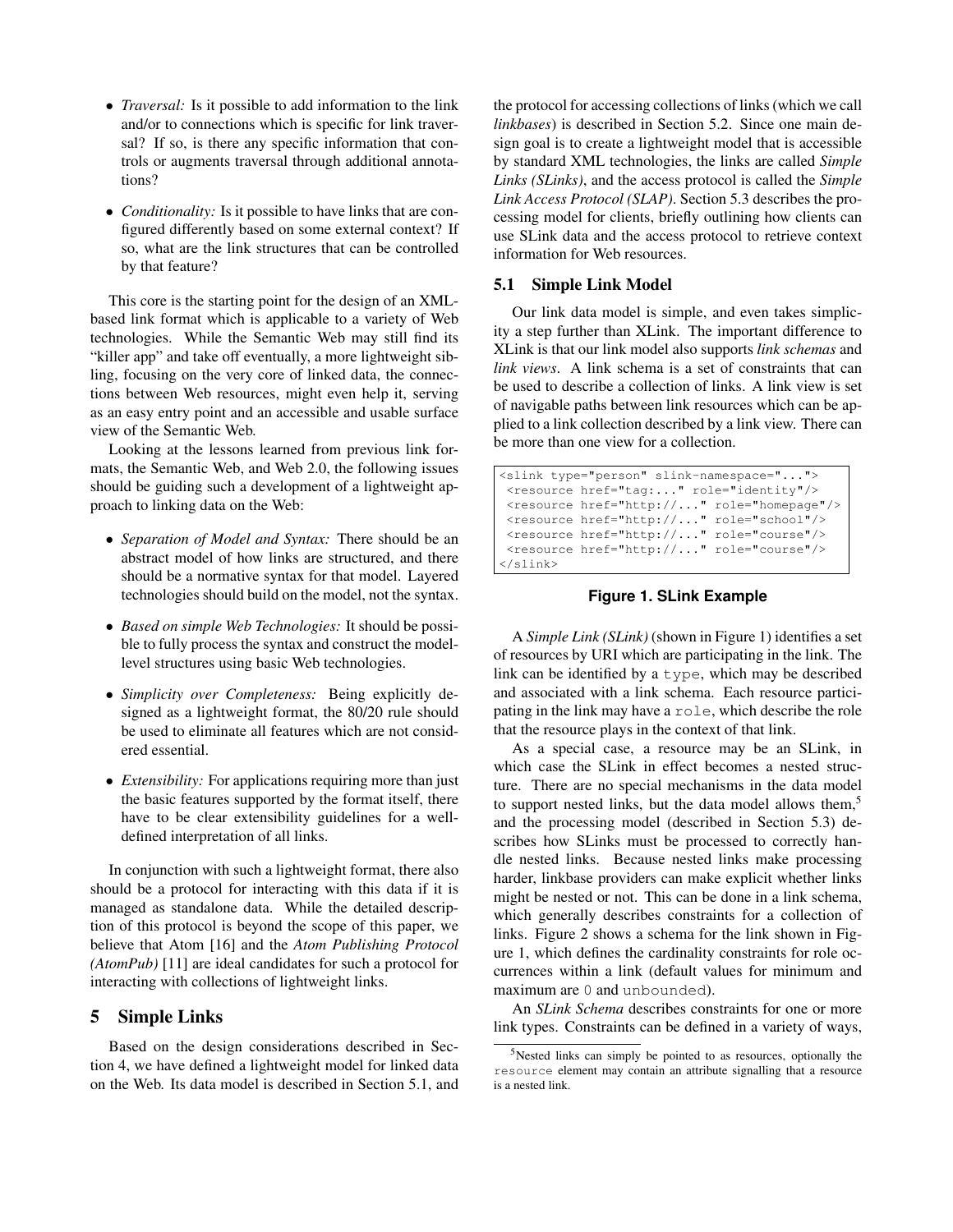```
<slinks slink-namespace="...">
<slink type="person">
 <role name="identity" minOccurs="1"/>
 <role name="homepage" maxOccurs="3"/>
 <role name="school" minOccurs="1"/>
 <role name="course" minOccurs="0"/>
</slink>
</slinks>
```
**Figure 2. SLink Schema**

most importantly in terms of role occurrences and nested links. In addition, a schema can specify that the schema is open or closed, which allows or disallows the occurrence of other roles than the ones specified in the schema. In addition to defining constraints, a schema can also define arcs, which represent navigable paths between resources. Since different users of a linkbase may have different preferences regarding arcs, the linkbase schema does not have to specify arcs (these only act as the default set of arcs unless overwritten by a user), and users may have their own set of arcs, which are defined in an *SLink View*, which essentially is a schema without any role constraints.

```
<slinks slink-namespace="...">
<slink type="person">
 <arc from="homepage" to="department"/>
 <arc from="homepage" to="course"/>
 <arc from="course" to="hompeage"/>
</slink>
</slink>
```
# **Figure 3. SLink View**

All identifiers (link types and resource roles) are defined as QNames, which means that SLink schemas can either define values which are in no namespace, or can define values which are identified by their namespace name and the name within that namespace. Namespaces allows users to agree on vocabularies of link types and roles and thus to identify shared semantics.

### 5.2 Simple Link Protocol

Interaction with linkbases is based on AtomPub. Linkbases are special AtomPub collections which accept SLinks as resources. In addition, the linkbase's service document contains a link with a special relationship of schema which identifies the schema for the linkbase (if there is one). The schema for a linkbase allows clients to discover which types of links to expect when querying the linkbase, and which types of links they may submit to the linkbase. Essentially, linkbases in this scenario are Atom-Pub collections which contain SLinks and implement additional features, such as schema discovery and queries.

A linkbase may contain a large set of entries, and Atom's usual model of accessing feeds and retrieving a timeordered sequence of entries is not very useful. Thus, the protocol for accessing linkbases supports queries based on four simple parameters: The URI for which to find SLinks, the role(s) in which this URI is being used, and the maximum number of results that should be returned. All of these parameters are used as URI query parameters, so a typical URI query string in a request to a linkbase might look like this:

```
?uri=...&type=...&role=...&results=99
```
uri specifies the URI for which to return SLinks, and the two role parameters specify that SLinks should only be returned if the URI occurs in one of the two roles. Based on this model, clients can limit the responses to certain link types, and to only those links which provide navigable paths from the current resource (if no role is specified, no such filtering is done). While we are currently using an more traditional syntax, the recently proposed *Feed Item Query Language (FIQL)* [\[17\]](#page-5-0) may provide an alternative (and feed-specific) syntax for our queries.

The result of such a request is an Atom feed where each entry has an SLink as its content. Ordering is done by relevance (not by timestamp, as is usually the case for Atom feeds), and is decided on by the server.

### 5.3 Processing Model

Clients typically request links from linkbases when they are processing some resource. For example, a browser supporting linkbase access displays a Web page, and accesses linkbase(s) for additional context. For the examples shown in Section [5.1,](#page-3-0) this might mean that a user looks at the homepage of a person, and the browser queries the linkbase about SLinks in which that URI occurs. If the URI occurs in an SLink, the browser receives the SLink about that person's connections to the school or courses, and makes them available as navigable information.

Figure [4](#page-5-0) shows the data structure that a linkbase client might encounter when establishing the context for a given resource. Context might be retrieved from multiple linkbases, each linkbase might provide various link types, for each of the link types there might exist various links, and the resource might participate in each of these links in various roles. If the linkbase schema permits nested links, it is also possible that links refer to links (not shown in the figure). The processing model defines what clients need to do to construct a complete model of the link information that is available for a given resource.

# 6 Implementation

Interaction with linkbases is based on Atom and Atom-Pub. Atom is used for publishing SLinks as content of feed entries, and AtomPub is used to allow clients to submit new